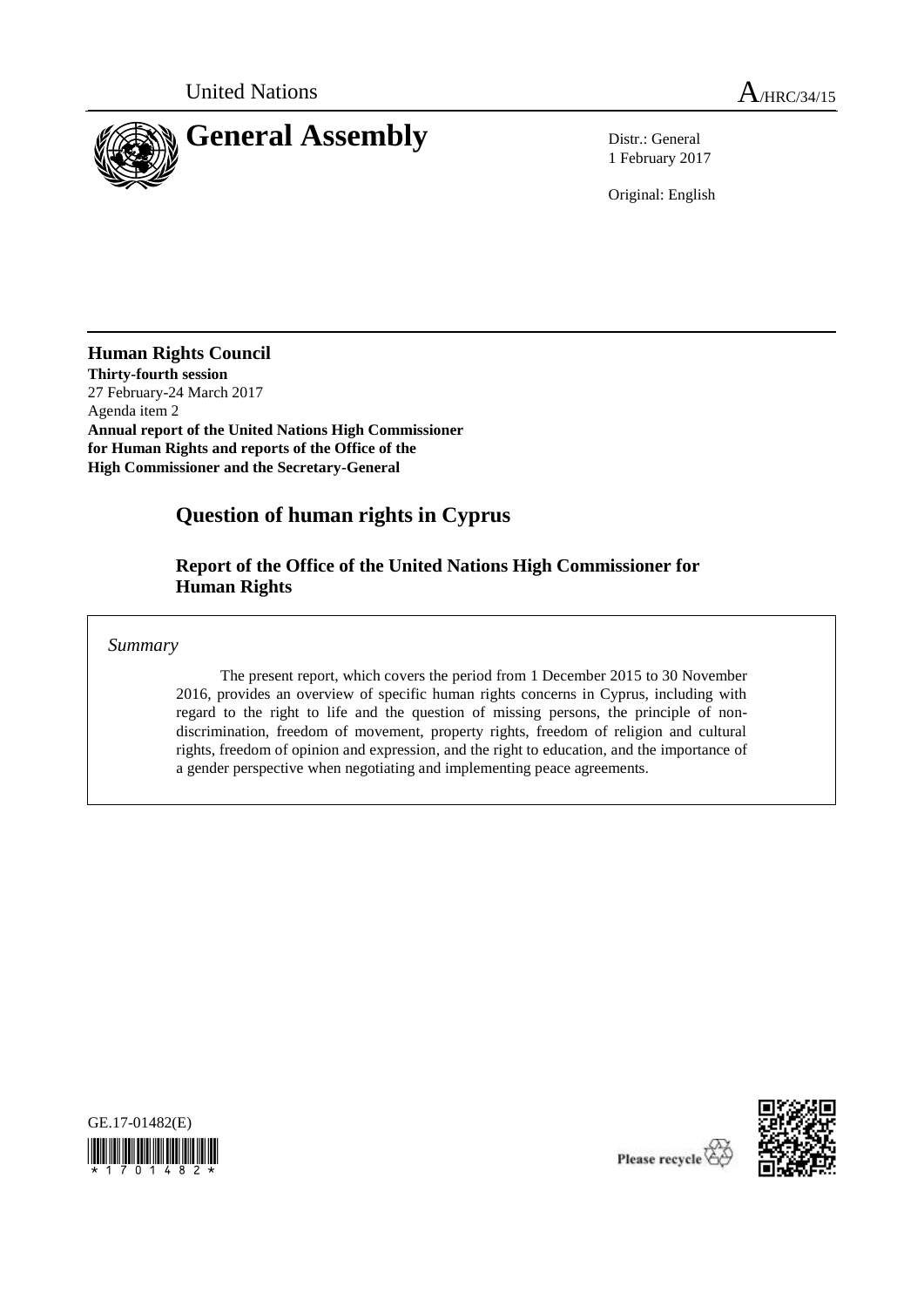### A/HRC/34/15

## Contents

|      |                                                                           |  | Page |
|------|---------------------------------------------------------------------------|--|------|
| L    |                                                                           |  | 3    |
| II.  | Challenges for the implementation of international human rights standards |  | 4    |
| III. |                                                                           |  | 5    |
|      | A.                                                                        |  | 5    |
|      | $\bf{B}$ .                                                                |  | 8    |
|      | C.                                                                        |  | 9    |
|      | D.                                                                        |  | 10   |
|      | Е.                                                                        |  | 10   |
|      | F.                                                                        |  | 12   |
|      | G.                                                                        |  | 13   |
|      | Н.                                                                        |  | 14   |
| IV.  |                                                                           |  |      |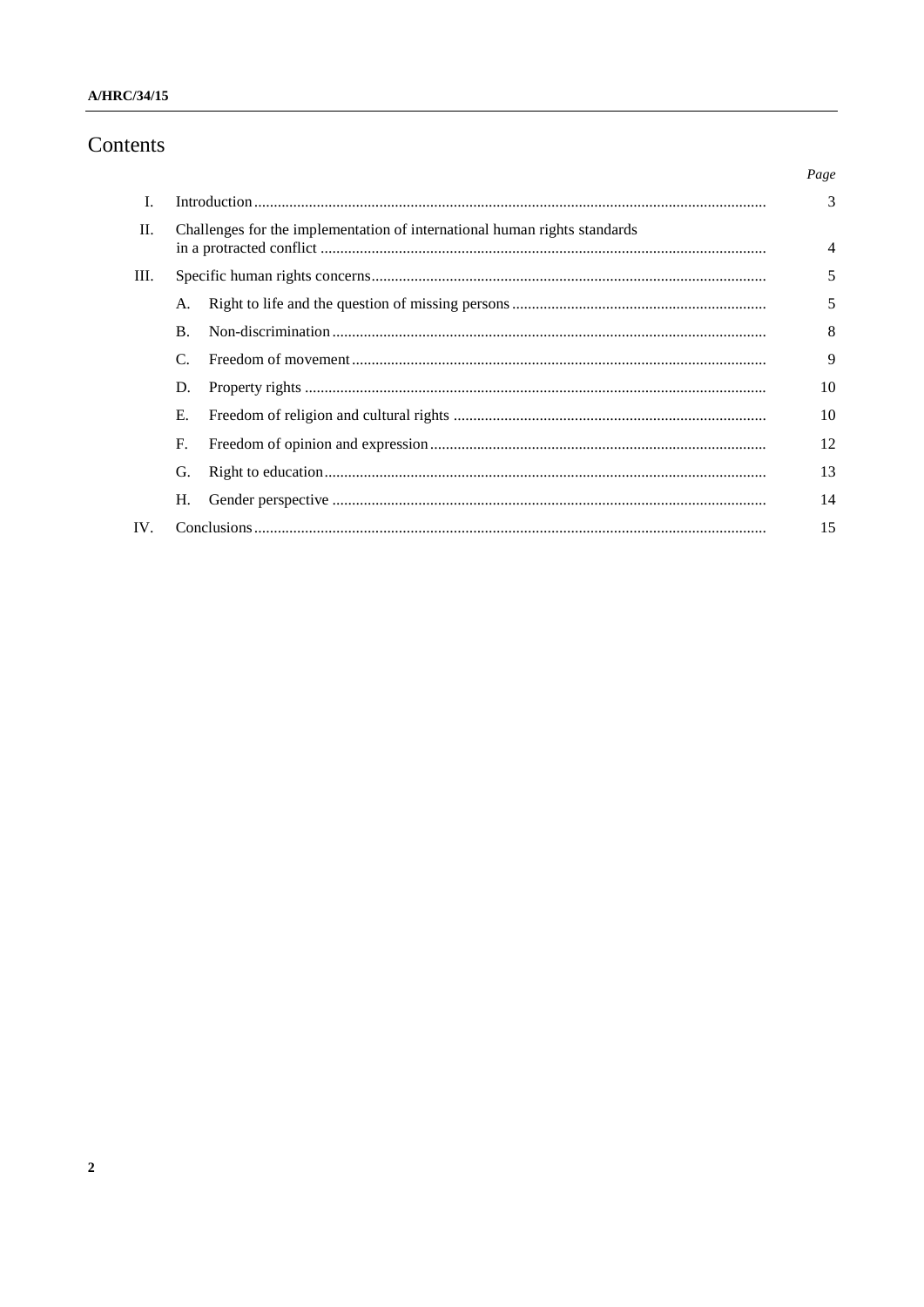### **I. Introduction**

1. The present report was prepared by the Office of the United Nations High Commissioner for Human Rights (OHCHR) pursuant to Commission on Human Rights resolutions 4 (XXXI), 4 (XXXII) and 1987/50, and Human Rights Council decision  $2/102<sup>1</sup>$ 

2. As at 30 November 2016, Cyprus remained divided, with a buffer zone maintained by the United Nations Peacekeeping Force in Cyprus (UNFICYP). UNFICYP was established pursuant to Security Council resolution 186 (1964) to prevent a recurrence of fighting between the Greek Cypriot and Turkish Cypriot communities on the island, and to bring about a return to normal conditions. Its responsibilities were expanded in 1974 following a coup d'état by elements favouring union with Greece and a subsequent military intervention by Turkey, whose troops established control over the northern part of the island. Since the de facto ceasefire in August 1974, UNFICYP has supervised the ceasefire lines, provided humanitarian assistance and maintained a buffer zone between the Turkish and the Turkish Cypriot forces in the north and the Greek Cypriot forces in the south (see also [www.unficyp.org\)](http://www.unficyp.org/).

3. From 1 December 2015 to 30 November 2016, substantive negotiations on a comprehensive settlement in Cyprus continued under the auspices of the Secretary-General's good offices, under the leadership of Special Adviser of the Secretary-General on Cyprus, Espen Barth Eide. The Greek Cypriot leader, Nicos Anastasiades, and the Turkish Cypriot leader, Mustafa Akıncı, have maintained a steadfast commitment to the process. They continued to engage in person in extensive discussions on a wide range of issues across the chapters under negotiation: governance and power-sharing (including the questions of citizenship, immigration, and residency); the economy; European Union matters; property; territory; and security and guarantees. During the period under review, the pace and regularity of the meetings continued to be accompanied by a serious and determined effort to move the process forward, even though the issues on the table proved, at times, to be complex and challenging (S/2016/599, para. 5).

4. In a joint statement issued on 15 May 2016 to mark the first anniversary of their talks, the leaders expressed their satisfaction with the essential progress that had been made during a year of intensive negotiations, underlining their commitment to intensify their efforts with the aim of reaching a comprehensive settlement agreement in 2016. Building on that statement, the leaders issued another statement on 8 June, in which they announced that they had agreed to intensify negotiations and to start meeting twice a week, beginning 17 June 2016, to work to resolve outstanding issues in an agreed structured manner.

5. The leaders completed an intensive phase of eight meetings on 14 September 2016, holding substantive discussions on a number of issues and taking stock of the process after 16 months of negotiations. The leaders reiterated that they remained determined to do their utmost to reach a comprehensive settlement as described in the joint declaration of 11 February 2014. All chapters are being discussed interdependently. Significant progress was made on many of the outstanding issues on the chapters of governance and power-sharing, the economy, European Union matters and property, even though certain substantial divergences remain. The two leaders also exchanged views and positions, in a brainstorming session, on the chapters of security and guarantees, and territory.

<sup>&</sup>lt;sup>1</sup> For an overview of resolutions on the question of human rights in Cyprus, see A/HRC/22/18, paras. 1-4.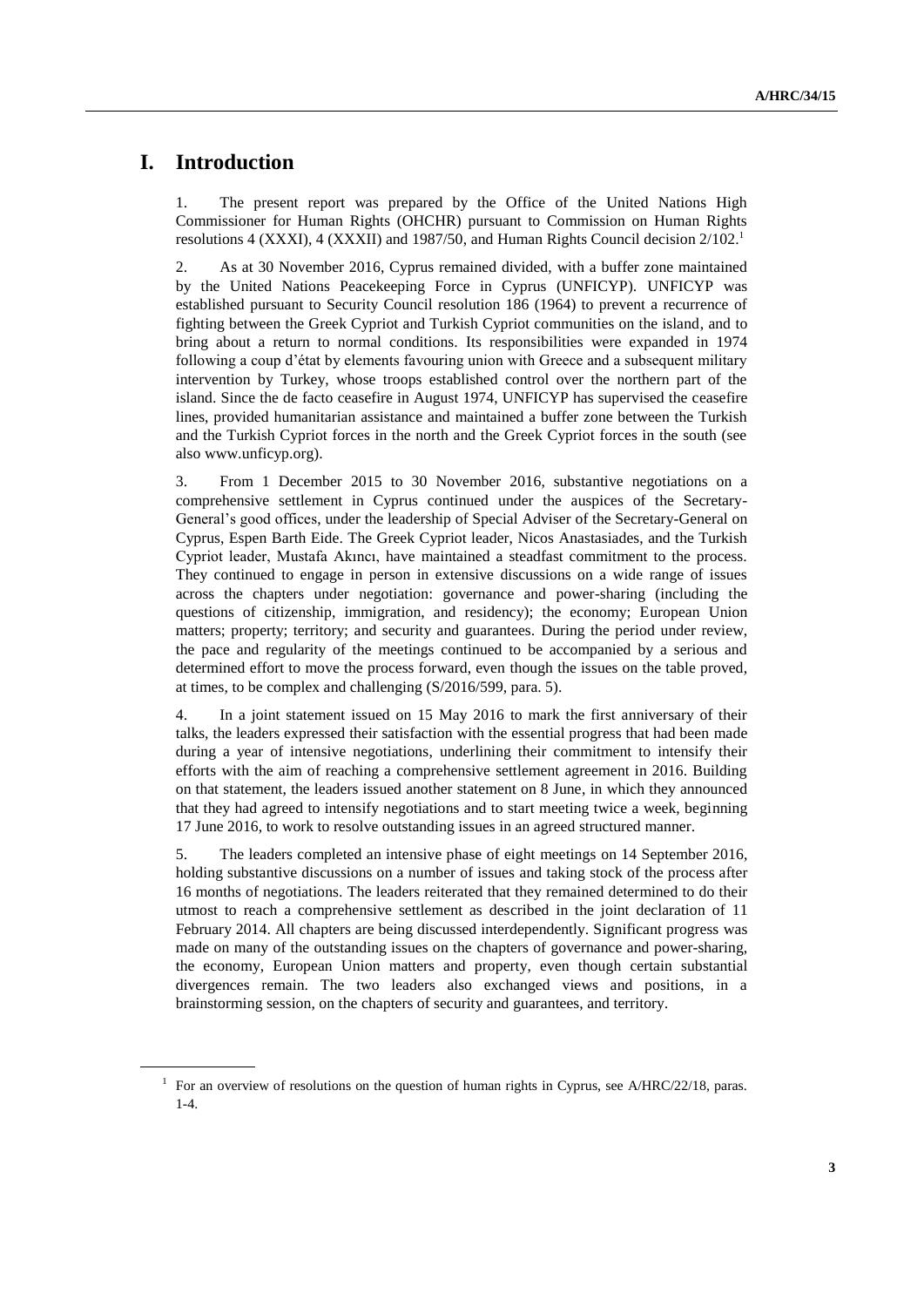6. Intensive talks continued in Mont Pèlerin, Switzerland, from 7 to 11 and on 20 to 21 November 2016, focused on the chapter of territory and all other outstanding issues, interdependently with the other chapters.

7. In its resolution 2300 (2016), the Security Council welcomed the commitments set out in the joint statements of the Greek Cypriot and Turkish Cypriot leaders of 15 May and 8 June 2016 on the basis of the joint declaration adopted on 11 February 2014, and welcomed the progress made in negotiations since then. The Council noted, however, that the negotiations had not yet resulted in an enduring, comprehensive and just settlement based on a bicommunal, bizonal federation with political equality, as set out in relevant Council resolutions. It therefore encouraged the sides to intensify the substantive negotiations on the unresolved core issues interdependently, stressing that the status quo was unsustainable.

8. In the absence of an OHCHR field presence in Cyprus, OHCHR relied, in the preparation of the present report, on a variety of sources with particular knowledge of the situation of human rights on the island, and also on the recent findings of international and regional human rights mechanisms. UNFICYP, the Secretary-General's good offices, the secretariat of the Committee on Missing Persons in Cyprus and various stakeholders were consulted in the preparation of the present report.

## **II. Challenges for the implementation of international human rights standards in a protracted conflict**

9. Various United Nations treaty bodies and the special procedures of the Human Rights Council have voiced their concerns at the factors and difficulties impeding the implementation of international human rights standards on the whole island owing to the protracted conflict. In the period under review, the Committee on Economic, Social and Cultural Rights (E/C.12/CYP/CO/6), the Committee against Torture (CAT/C/TUR/CO/4), the Working Group on Enforced or Involuntary Disappearances (A/HRC/33/51/Add.1) and the Special Rapporteur in the field of cultural rights<sup>2</sup> made recommendations addressed to Cyprus, the Turkish Cypriot authorities and Turkey.

10. While noting that Cyprus does not exercise control over all of its territory and is thus unable to protect and promote the rights enshrined in the International Covenant on Economic, Social and Cultural Rights throughout the island, the Committee on Economic, Social and Cultural Rights expressed deep concern at the massive destruction of cultural heritage sites and artefacts, mostly in the northern part of Cyprus, and also at the limited access of people in Cyprus to their cultural heritage sites (E/C.12/CYP/CO/6, para. 43).

11. At the conclusion of her visit to the island from 24 May to 2 June 2016, the Special Rapporteur in the field of cultural rights noted that the current political situation in Cyprus had created many obstacles to the enjoyment of cultural rights, and in particular to their enjoyment without discrimination. She was struck by the administrative obstacles the division of Cyprus posed for individuals, whether in their access to cultural heritage, visiting cemeteries, registering marriages or even insuring their vehicles. She noted that the division had led to mistrust, which was magnified by the resultant logistical obstacles; for example, it was reported that children from the north found it difficult to enter the buffer zone for cultural or educational activities. Academics, intellectuals and cultural heritage professionals from all parts of the island wishing to collaborate were unable to do so,

<sup>&</sup>lt;sup>2</sup> See "Preliminary conclusions and observations by the Special Rapporteur in the field of cultural rights at the end of her visit to Cyprus", press release, 2 June 2016. See also A/HRC/34/56/Add.1.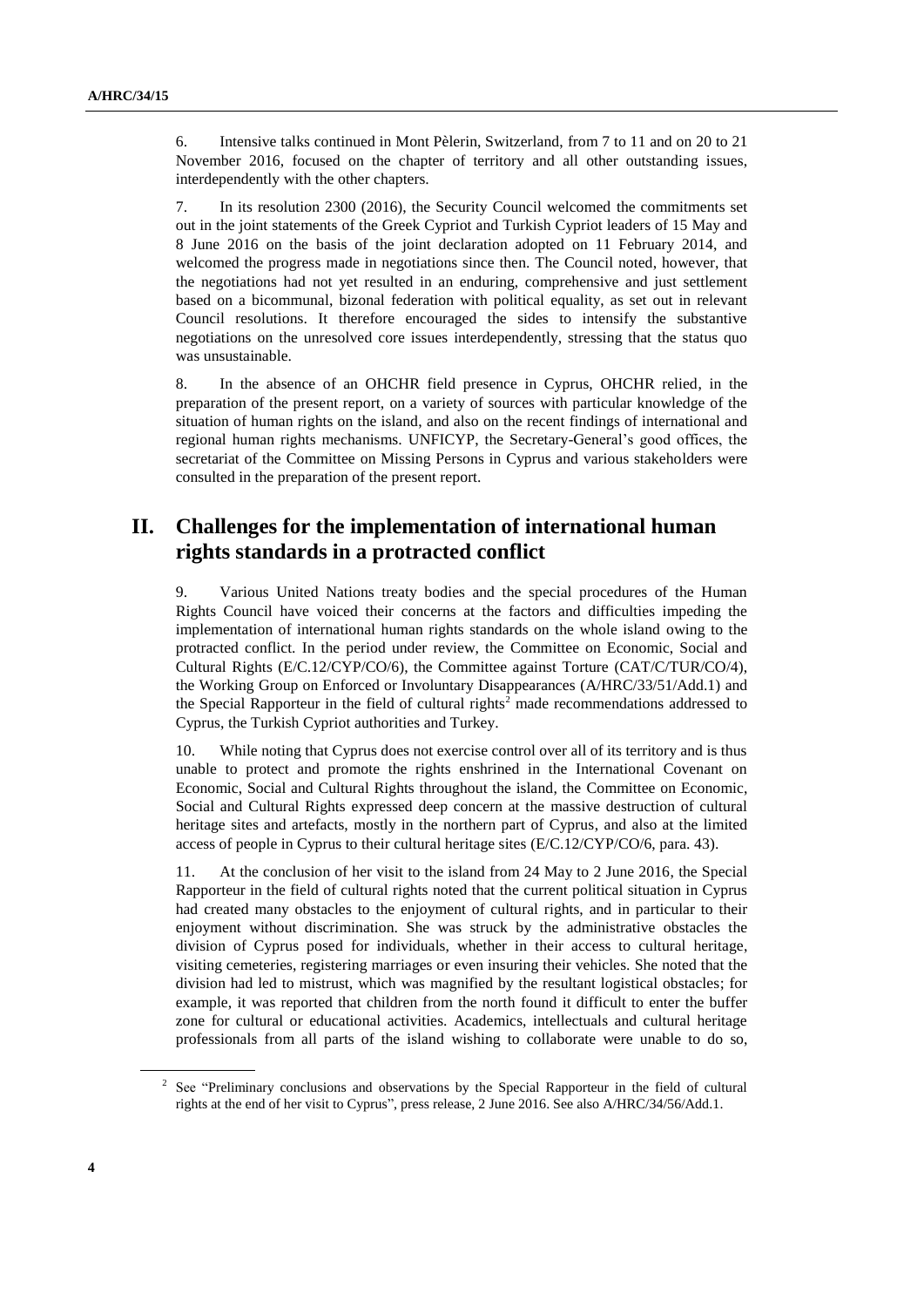despite the desperate need and their good will. Each of these limitations had resulted from the lack of a political solution, but also created barriers to the realization of such a solution.<sup>3</sup>

12. The Special Rapporteur in the field of cultural rights also referred to her experiences during her visit, for example standing in a crumbling church in the north where animal excrement was mingled with rubbish on the floor, while children played outside under a dangerously weak arch, or having seen, in a mosque in the south, copies of the Koran damaged by water used to put out the fire of an arson attack, reportedly carried out by extremists. The Special Rapporteur nonetheless also spoke with Greek Cypriots who had wept over the arson attack on a mosque in the south and who were working to repair the damage done; and she met with Turkish Cypriots fighting for the rights of the Greek Cypriots formerly from their city to have free access to its religious sites, and trying to repair as many sites as possible. She also noted that some Muslim and Christian religious leaders were courageously taking part in the religious services and occasions of others, actions that gave her hope. The Special Rapporteur concluded that what Cypriots collectively and their authorities chose to do with the sometimes challenging but very fruitful intersections would shape the cultural rights of all those who would inhabit the island for years to come. If positive, open and forward-looking choices were made, as called for by the Special Rapporteur, they could contribute to a speedier solution, strengthen the protection of human rights and even set an important example for the entire world in turbulent times.<sup>4</sup>

### **III. Specific human rights concerns**

13. The persisting division of Cyprus continues to have consequences on human rights protection throughout the whole island, including the right to life and the question of missing persons; the principle of non-discrimination; freedom of movement; property rights; freedom of religion and cultural rights; freedom of opinion and expression; and the right to education. In addition, it is important that a gender perspective be adopted when negotiating and implementing peace agreements (see paras.  $51 - 56$  below).

#### **A. Right to life and the question of missing persons**

14. According to article 3 of the Universal Declaration of Human Rights, everyone has the right to life, liberty and security of person. Furthermore, article 1 of the Declaration on the Protection of All Persons from Enforced Disappearance provides that any act of enforced disappearance is an offence to human dignity, placing the persons subjected thereto outside the protection of the law and inflicting severe suffering on them and their families. Any act of enforced disappearance also violates or constitutes a grave threat to the right to life.

15. In its resolution 2300 (2016), the Security Council noted with regret that the two sides were withholding access to the remaining minefields in the buffer zone, while also noting the continued danger posed by mines in Cyprus, and the proposals, discussions and positive initiatives on demining. It urged rapid agreement on facilitating the recommencement of demining operations and clearance of the remaining minefields. The Council called upon both sides to allow access to deminers and to facilitate the removal of

<sup>3</sup> Ibid.

<sup>4</sup> Ibid.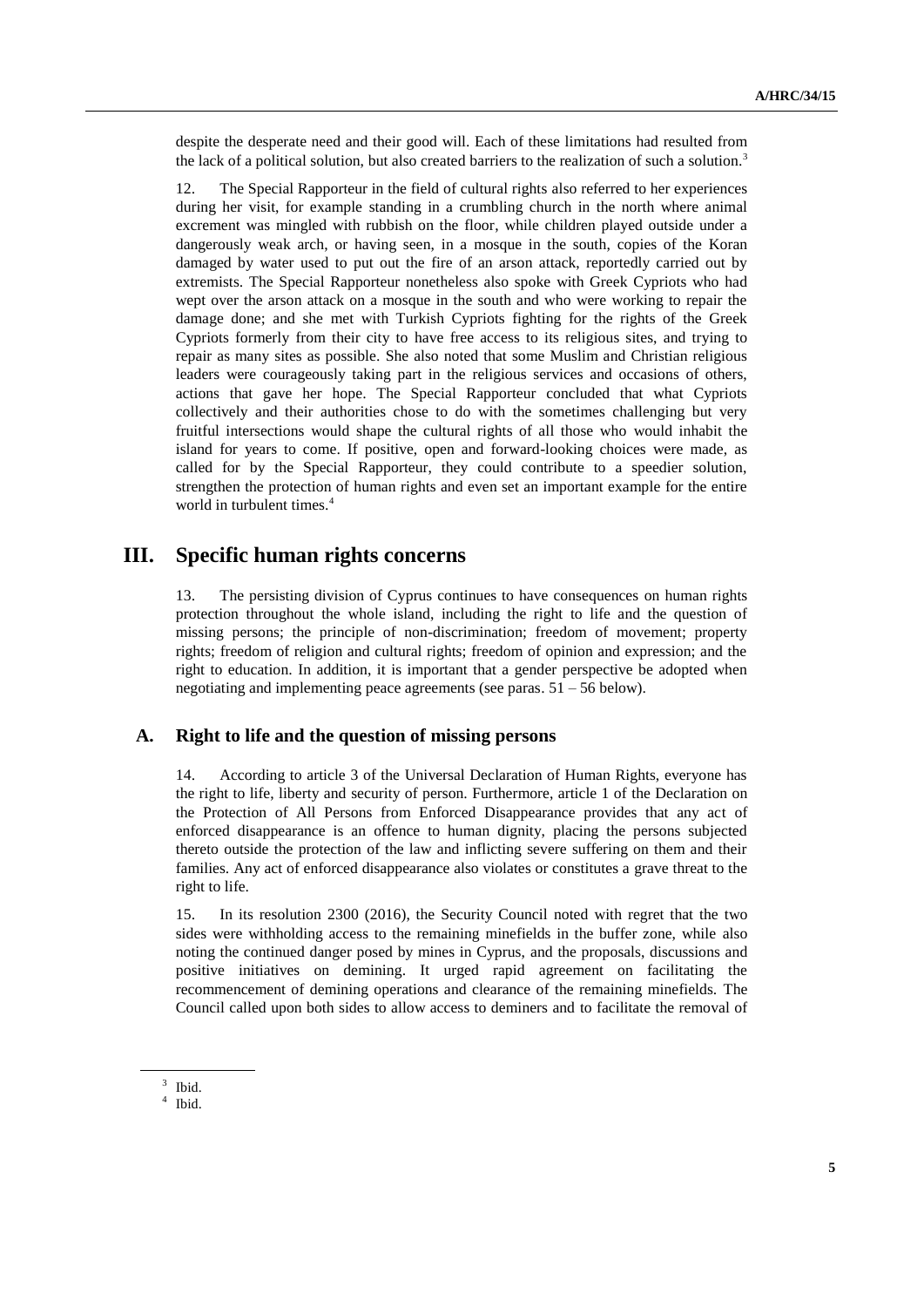the remaining mines within the buffer zone, and urged them to extend demining operations outside the buffer zone.

16. Following up on demining work carried out in the previous period under review, UNFICYP started the clearance of five dangerous areas in the north identified during the survey of the 28 minefield locations released by Mr. Anastasiades to Mr. Akıncı in May 2015 as part of leader-to-leader confidence-building measures. With funding included in the UNFIYCP budget for 2016/17, technical expertise from the United Nations Mine Action Service was embedded in the mission to help to establish the Mine Action Coordination Cell, while clearance work was contracted to a civilian demining organization (S/2016/598, para. 10). During the period under review, three of the five tasks and two additional ad hoc support tasks were completed. Work on the two remaining tasks was expected to begin in 2017.

17. With regard to the minefield north of the buffer zone in Mammari, which caused a mine-wash in 2015 as a result of heavy rains, no progress was registered on the clearance of the minefield, despite assurances by the Turkish Cypriot security forces. Nor has progress been made in clearing the four known remaining minefields in the buffer zone, of which three belong to the National Guard and one to the Turkish forces. While the Turkish Cypriot side indicated that it would accept the clearance of all four areas as a package, the Greek Cypriot side maintained the position that its three minefields were required to counter a perceived threat. Efforts continued at all levels to advance a more comprehensive approach to demining both inside and outside the buffer zone (ibid., para. 11).

18. As a result of the intercommunal fighting of 1963 and 1964, and of the events of July 1974 and afterwards, a total of 1,508 Greek Cypriots and 493 Turkish Cypriots have been officially reported as missing by both communities to the Committee on Missing Persons in Cyprus. During the period under review, the Committee continued its bicommunal project on the exhumation, identification and return of the remains of missing persons. As at 30 November 2016, the remains of 1,192 individuals had been exhumed on both sides of the buffer zone by the Committee's bicommunal teams of archaeologists; of these, the remains of 737 missing individuals had been identified and returned to their respective families, including 112 in 2016. <sup>5</sup> Members signed an agreement to initiate research into archives of security forces and international organizations present in Cyprus in 1963 and 64, and in 1974, with the aim of locating information on additional burial sites of missing persons.

19. In its resolution 2263 (2016), the Security Council welcomed all efforts to accommodate the exhumation requirements of the Committee on Missing Persons, and the joint appeal for information made by the two leaders on 28 May 2015. Given the need to intensify the Committee's work, the Council called upon all parties to provide more expeditious, full access to all areas.

20. At the conclusion to its visit to Turkey, conducted from 14 to 18 March 2016, the Working Group on Enforced or Involuntary Disappearances welcomed the information that the excavation teams of the Committee on Missing Persons in Cyprus would have access to all 30 currently known suspected burial sites in military areas in the north of Cyprus. Access would be given over a three-year period, starting in January 2016, with 10 sites to be excavated each year (A/HRC/33/51/Add.1, para. 28).

<sup>&</sup>lt;sup>5</sup> This figure does not include 119 individuals who were identified by the Committee but are not on the official list of missing persons; see Committee on Missing Persons in Cyprus, Figures and Statistics of Missing Persons up to 30 November 2016, available at www.cmpcyprus.org/sites/default/files/facts\_and\_figures\_30-11-2016.pdf.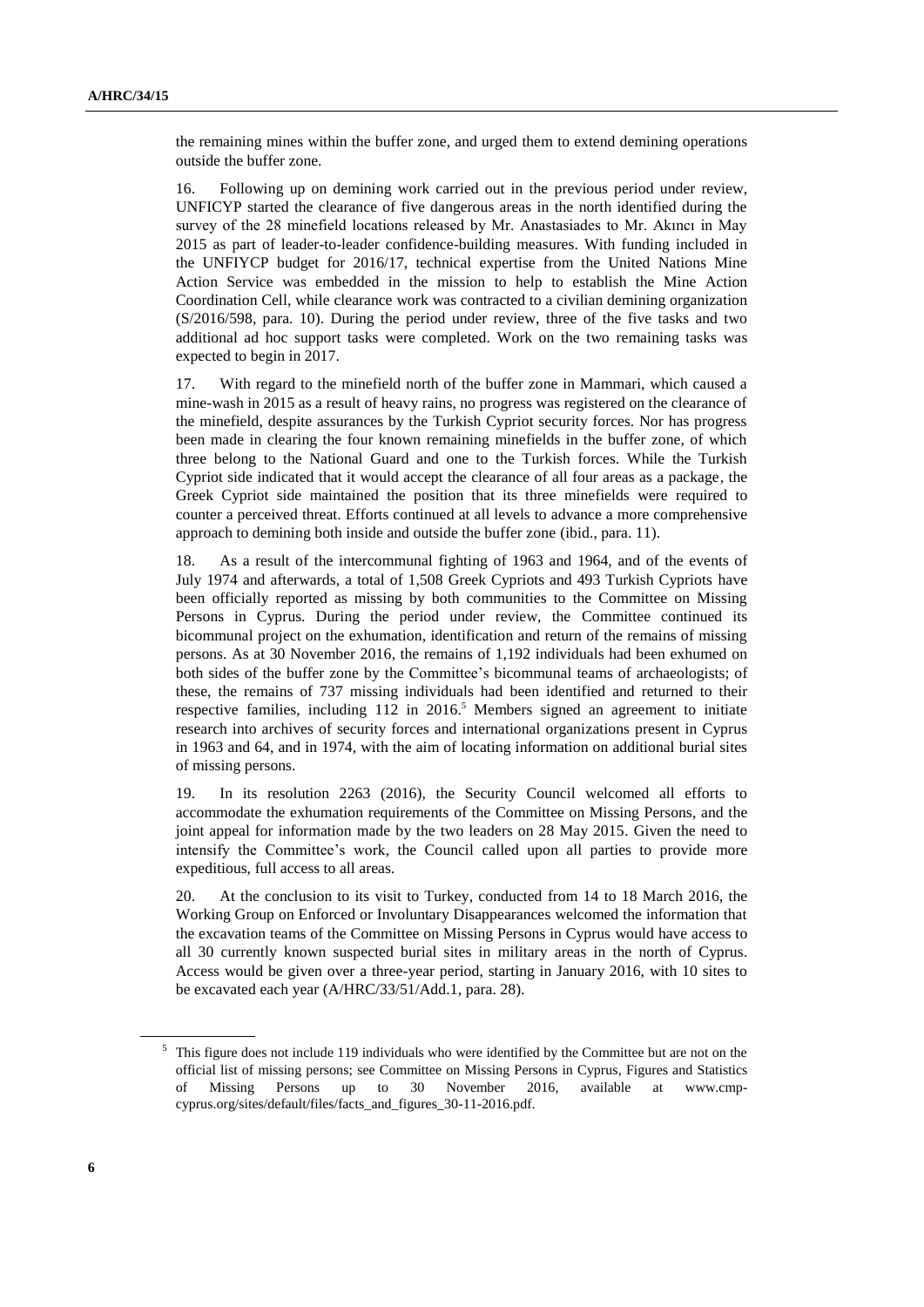21. In its concluding observations on the fourth periodic report of Turkey, with regard to the issue of the missing persons in Cyprus, the Committee against Torture expressed its appreciation for the cooperation of Turkey with the Committee on Missing Persons to ensure progress in the search for and identification of remains of missing persons. The Committee against Torture expressed, however, its concern that, while Turkey indicated that the Attorney General's office of the Turkish Cypriot authorities had completed its review of 94 case files returned to it by the Committee on Missing Persons, no criminal investigations had been opened and no other measures taken to ensure accountability for the perpetrators in any of the cases. It also expressed its concern that Turkey had not implemented the decision of the European Court of Human Rights in *Cyprus v. Turkey*. The Committee against Torture called upon Turkey to continue cooperation with the Committee on Missing Persons in Cyprus and to enhance efforts to ensure criminal accountability for perpetrators (CAT/C/TUR/CO/4, paras. 21-22).

22. On 11 March 2016, the Ministers' Deputies of the Council of Europe noted with satisfaction that, in November 2015, the Turkish authorities had granted the Committee on Missing Persons access to 30 additional military areas. They welcomed the call made in December 2015 by the leaders of the Greek Cypriot and Turkish Cypriot communities for any person possessing information on possible burial places of missing persons to submit it to the Committee, and reaffirmed the urgency for the Turkish authorities to intensify their proactive approach to providing the Committee with all necessary assistance to achieve tangible results as quickly as possible. The Deputies called upon the Turkish authorities to give unhindered access to the Committee to all possible military zones located in the northern part of Cyprus, and to examine *proprio motu* the reports and military archives in their possession containing information on burial sites, including of relocated remains, and to transmit it to the Committee. The Deputies took note with interest of the additional information provided by the Turkish authorities on the progress made in the investigations conducted by the Missing Persons Unit, including the finalization of a number of the investigations (including that conducted with regard to Savvas Hadjipanteli, one of the missing persons in the *Varnava* case). The Deputies called upon the Turkish authorities to ensure the effectiveness of the investigations and their rapid conclusion. They insisted on the unconditional obligation to pay the just satisfaction awarded in the cases of *Cyprus v. Turkey* and *Varnava and others v. Turkey* by the European Court of Human Rights, and called upon the Turkish authorities to pay without delay the sums awarded in the judgment of 12 May 2014. 6

23. Furthermore, in the meetings of the Ministers' Deputies of the Council of Europe held in March, June and September 2016, the Deputies firmly insisted on the unconditional obligation of Turkey to pay the just satisfaction awarded by the European Court of Human Rights in the *Varnava and Others v. Turkey* and *Xenides-Arestis* group of cases, deplored the absence of progress in this respect, and exhorted Turkey to comply with this obligation without further delay. Noting with interest the letter dated 28 April 2016 from the Secretary General of the Council of Europe addressed to the Minister for Foreign Affairs of Turkey raising the issue of the payment of just satisfaction in these cases, the Deputies on 9 June 2016 regretted the absence of any response from the Turkish authorities in this matter.<sup>7</sup>

<sup>6</sup> Council of Europe Committee of Ministers, decisions adopted at the 1250th meeting on 8-10 March 2016 (CM/Del/Dec(2016)1250/H46-26 and 27 (2016)) on the cases of *Cyprus* v. *Turkey* and *Varnava and Others* v. *Turkey.*

<sup>7</sup> Council of Europe Committee of Ministers, decisions adopted at the 1250th meeting on 8-10 March 2016 (CM/Del/Dec(2016)1250/H46-27 and 28(2016)) on the cases of *Varnava and Others v. Turkey*  and *Xenides-Arestis group v. Turkey*; Council of Europe Committee of Ministers, decisions adopted at the 1259th meeting on 7-8 June 2016 (CM/Del/Dec(2016)1259/H46-37 and 38(2016)) on the cases of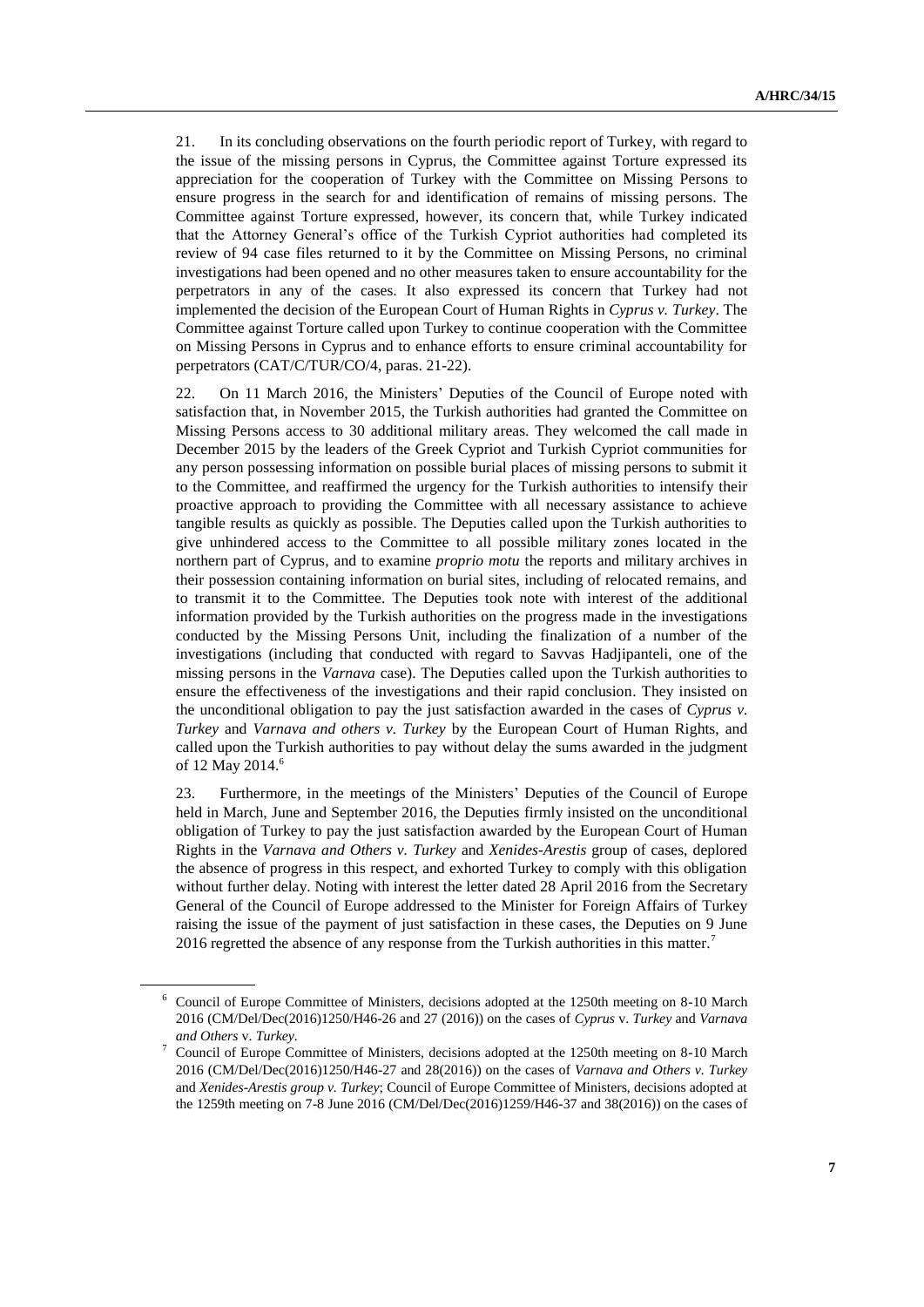#### **B. Non-discrimination**

24. According to article 7 of the Universal Declaration of Human Rights, all are equal before the law and are entitled without any discrimination to equal protection of the law.<sup>8</sup> Furthermore, all are entitled to equal protection against any discrimination in violation of the Declaration and against any incitement to such discrimination.

25. As at 31 December 2015, there were as many as 272,000 internally displaced persons living in the part of the island controlled by the Government of the Republic of Cyprus. When compared with previous years, the number of internally displaced persons remained unchanged, with no new displacement and no returns recorded in 2015.<sup>9</sup>

26. The Committee on Economic, Social and Cultural Rights has expressed its concern at the persistent discrimination against Turkish Cypriots, non-European Union migrants (third-country migrants) and members of ethnic minorities, especially Roma. While noting the legal and institutional measures taken by Cyprus to combat discrimination, the Committee also expressed its concern at the remaining discriminatory provisions in existing legislation, such as section 5 of the Equal Treatment in Employment and Occupation Law of 2004, which does not cover discrimination based on nationality. The Committee was also concerned at the legal protection gap regarding multiple discrimination and the limited scope of anti-discrimination jurisprudence, reportedly owing to the lack of awareness of anti-discrimination laws (E/C.12/CYP/CO/6, para. 13).

27. The Committee on Economic, Social and Cultural Rights recommended that Cyprus further strengthen its anti-discrimination legislative framework, including by reviewing the existing anti-discrimination laws, and urged it to review existing legislation with a view to removing all discriminatory provisions. The Committee also recommended the adoption of a comprehensive anti-discrimination law that prohibits all direct, indirect and multiple forms of discrimination on any grounds and provides for effective remedies for victims of discrimination, including within judicial and administrative proceedings. It further recommended that Cyprus intensify its efforts to raise awareness of the anti-discrimination legal framework among the public, particularly rights-holders and judicial and law enforcement officials (ibid., para. 14).

28. During the period under review, UNFICYP continued to engage with local authorities to ensure access to health-care, welfare and educational services for Turkish Cypriots residing in the south (S/2016/598, para. 17). In order to promote enhanced cooperation in old town Nicosia, the Mission facilitated meetings between the Nicosia municipal offices, including through 12 joint meetings to develop projects to address environmental, social and health issues of common concern (ibid., para. 19). The Secretary-General reiterated his call upon both community leaders to make efforts to create a climate conducive to achieving greater economic and social parity between the two sides and to widen and deepen economic, social, cultural, sporting or similar ties and contacts, including with a view to encouraging trade, promoting trust between the communities and helping to address the Turkish Cypriots' concerns of isolation. He commended the ongoing dialogue among religious leaders, whose joint efforts fostered greater understanding and reduced

*Varnava and Others v. Turkey* and *Xenides-Arestis group v. Turkey*; Council of Europe Committee of Ministers, decisions adopted at the 1265th meeting on 20-21 September 2016 (CM/Del/Dec(2016)1265/H46-30 and 31(2016)) on the cases of *Varnava and Others v. Turkey* and *Xenides-Arestis group v. Turkey*.

<sup>8</sup> See also the International Covenant on Civil and Political Rights, art. 26.

<sup>9</sup> Internal Displacement Monitoring Centre, Norwegian Refugee Council, *Global Report on Internal Displacement 2016*, May 2016, p. 97.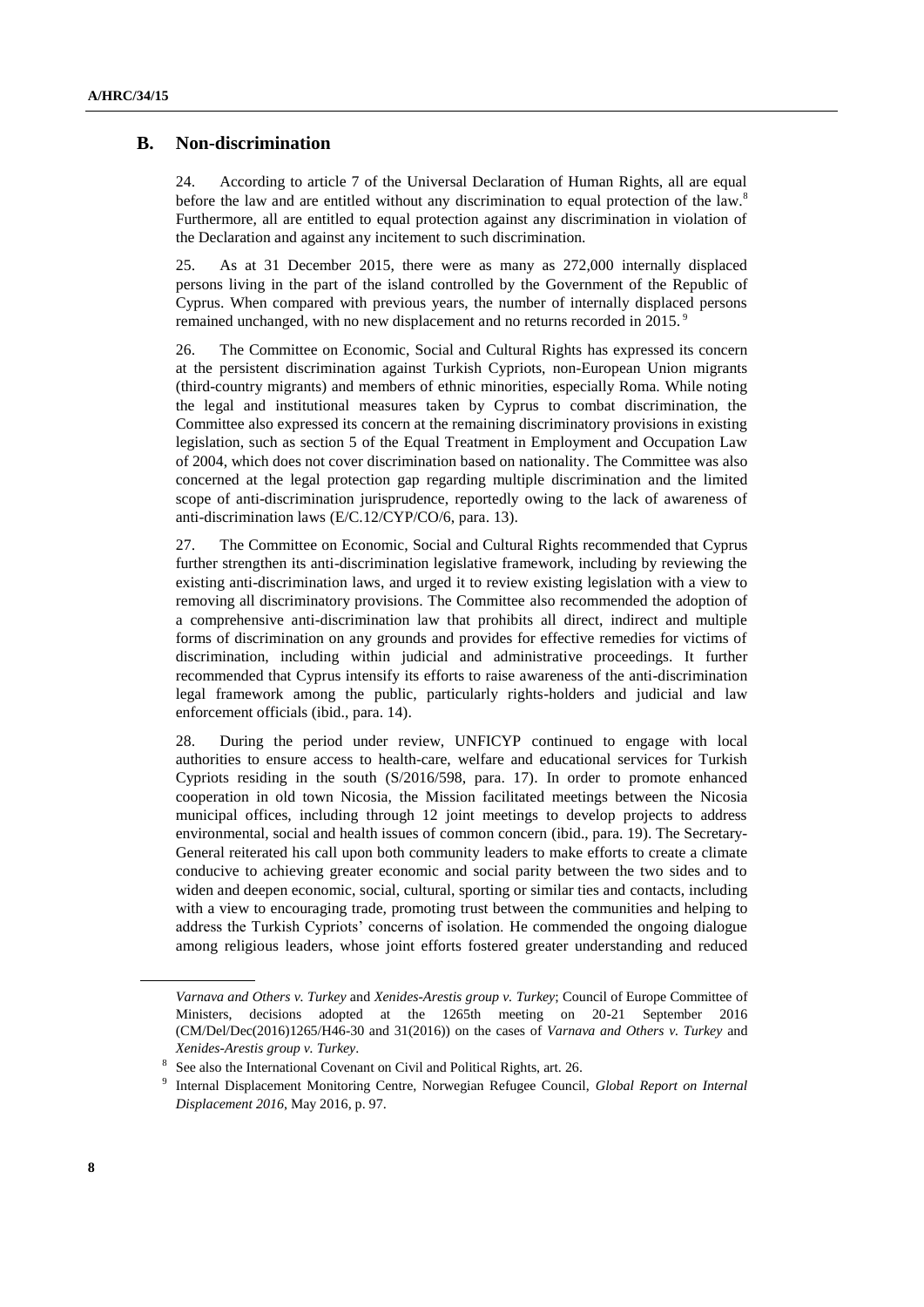mistrust, and urged both sides to support that dialogue by ensuring that the trend continued towards full access to places of worship. He also encouraged them fully to engage civil society in the ongoing process with a view to fostering grass-roots support for a solution (ibid., paras. 42-43).

29. In the period from 9 December 2015 to 24 June 2016, UNFICYP continued to provide humanitarian support to 332 Greek Cypriots and 103 Maronites residing in the northern part of the island. UNFICYP facilitated the post-mortem transfer of six Greek Cypriots for burial in the north and continued to provide logistical support to and visit the Greek Cypriot primary and secondary schools on the Karpas Peninsula. While a Greek Cypriot nurse provided services at a local clinic in the Karpas Peninsula, the request for a Greek-speaking doctor to attend to the health needs of elderly Greek Cypriots remained outstanding (ibid., para. 17).

#### **C. Freedom of movement**

30. According to article 13 of the Universal Declaration of Human Rights, everyone has the right to freedom of movement and residence within the borders of each State, as well as the right to leave any country, including his own, and to return to his country.<sup>10</sup> In Cyprus, however, crossings between the northern and the southern parts of the island are still possible only through official crossing points (currently seven), a situation that obviously limits the freedom of movement. Between 1 December 2015 and 30 November 2016, UNFICYP reported 2,056,145 official crossings through the buffer zone. In July 2016, the Secretary-General noted the disappointment of both communities by delays in progress on the opening of the two new crossings at Lefka-Aplici/Lefke-Aplıç and Deryneia/Derynia, which had been announced in 2015 (S/2016/598, para. 27).

31. Although all Cypriots may, as long as they have their documents, cross the buffer zone to visit sites on an individual basis at any time and in either direction, the Special Rapporteur in the field of cultural rights noted that collective visits with the intention of using sites in the north for religious purposes is subject to a lengthy and tedious process of approval that discourages such use and is felt as a humiliation by some. She also noted that persons of Turkish nationality, including young people who may be born on the island, cannot travel to the south for cultural events or to visit religious sites without special intervention. She furthermore stressed that understanding the link between cultural heritage and culture, social practices and interaction is critical to a human rights-based approach to the issue. Thanks to the opening of the crossings in Cyprus, people had returned to visit their old villages and neighbourhoods, their former churches, mosques and cemeteries, and thus had begun talking to each other again, re-establishing contacts and re-humanizing each  $other.<sup>11</sup>$ 

32. In its twelfth report on the implementation of Council Regulation (EC) No. 866/2004, the European Commission noted an increase in the number of Turkish Cypriots and a slight decrease in the number of Greek Cypriots crossing the Green Line in 2015 compared with previous years.<sup>12</sup> Even though no incidents concerning crossings were reported in 2015, the Commission noted that, at the time of reporting, Turkish Cypriot buses carrying European Union citizens were still not permitted by the authorities of the Republic of Cyprus to cross into the government-controlled areas.

<sup>&</sup>lt;sup>10</sup> See also the International Covenant on Civil and Political Rights, art. 12.

<sup>&</sup>lt;sup>11</sup> See "Preliminary conclusions and observations by the Special Rapporteur in the field of cultural rights" (see footnote 2).

<sup>&</sup>lt;sup>12</sup> Report from the Commission to the Council, COM(2016) 494 final, 4 August 2016, p. 2.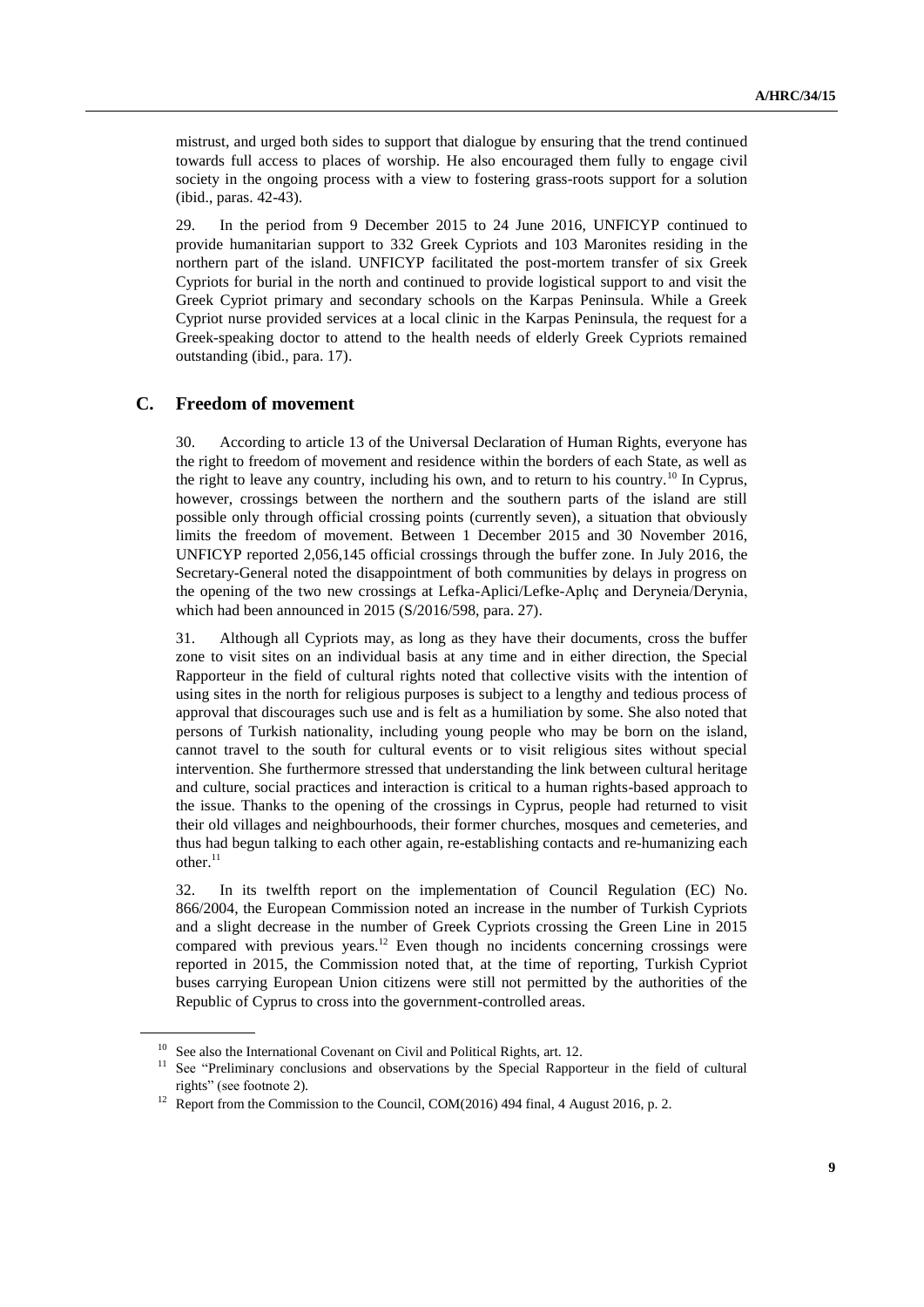33. Progress on the implementation of confidence-building measures agreed to and announced by the leaders in 2015 has been mixed. The requirement to fill in administrative forms at crossing points was lifted immediately and considerable progress in demining was made in 2015. While initial work was carried out around agreed new crossing points and on the interconnectivity of electricity grids, no progress has been made on the interoperability of mobile telephones to date (S/2016/598, para. 30).

#### **D. Property rights**

34. According to article 17 of the Universal Declaration of Human Rights, everyone has the right to own property alone as well as in association with others, and no one is to be arbitrarily deprived of his property.

35. With regard to property claims in the northern part of the island, as at 30 November 2016, a total of 6,307 applications had been lodged with the Immovable Property Commission since its establishment, of which 787 were concluded through friendly settlements and 16 through formal hearings. The Commission has paid a total of £227,954,904 in compensation. Moreover, the Commission ruled for exchange and compensation in two cases, for restitution in two cases, and for restitution and compensation in five cases. In one case, it delivered a decision for restitution after the settlement of the Cyprus issue, and in another case it ruled for partial restitution.

36. During the period under review, the leaders, together with their negotiators and with teams of experts, worked particularly intensively on the property chapter of negotiations. Taking into consideration the framework announced on 27 July 2015, in which the leaders had agreed that the individual's right to property would be respected and that there would be different alternatives for the regulation of the exercise of that right, the sides initially held the negotiations on property on the basis of their respective position papers and materials. Following detailed, serious and, at times, difficult discussions, they were able to formulate a joint paper on property. While divergences remain and are recorded in the joint paper, it is important to note that this was the first time in the talks that the sides negotiated this critical chapter on the basis of a joint document. The sides focused in particular on such issues as the categories of affected properties, definitions, criteria, and the composition and functioning of the Property Commission, which will be mandated to resolve property claims (S/2016/599, para. 10).

#### **E. Freedom of religion and cultural rights**

37. According to article 18 of the Universal Declaration of Human Rights, everyone has the right to freedom of thought, conscience and religion, which includes freedom to change his religion or belief, and freedom, either alone or in community with others and in public or private, to manifest his religion or belief in teaching, practice, worship and observance.<sup>13</sup> Furthermore, according to article 27, everyone has the right freely to participate in the cultural life of the community, to enjoy the arts as well as to share in scientific advancement and its benefits.<sup>14</sup>

<sup>&</sup>lt;sup>13</sup> See also the International Covenant on Civil and Political Rights, art. 18, and the Declaration on the Elimination of All Forms of Intolerance and of Discrimination Based on Religion or Belief (General Assembly resolution 36/55).

<sup>&</sup>lt;sup>14</sup> See also the International Covenant on Economic, Social and Cultural Rights, art. 15.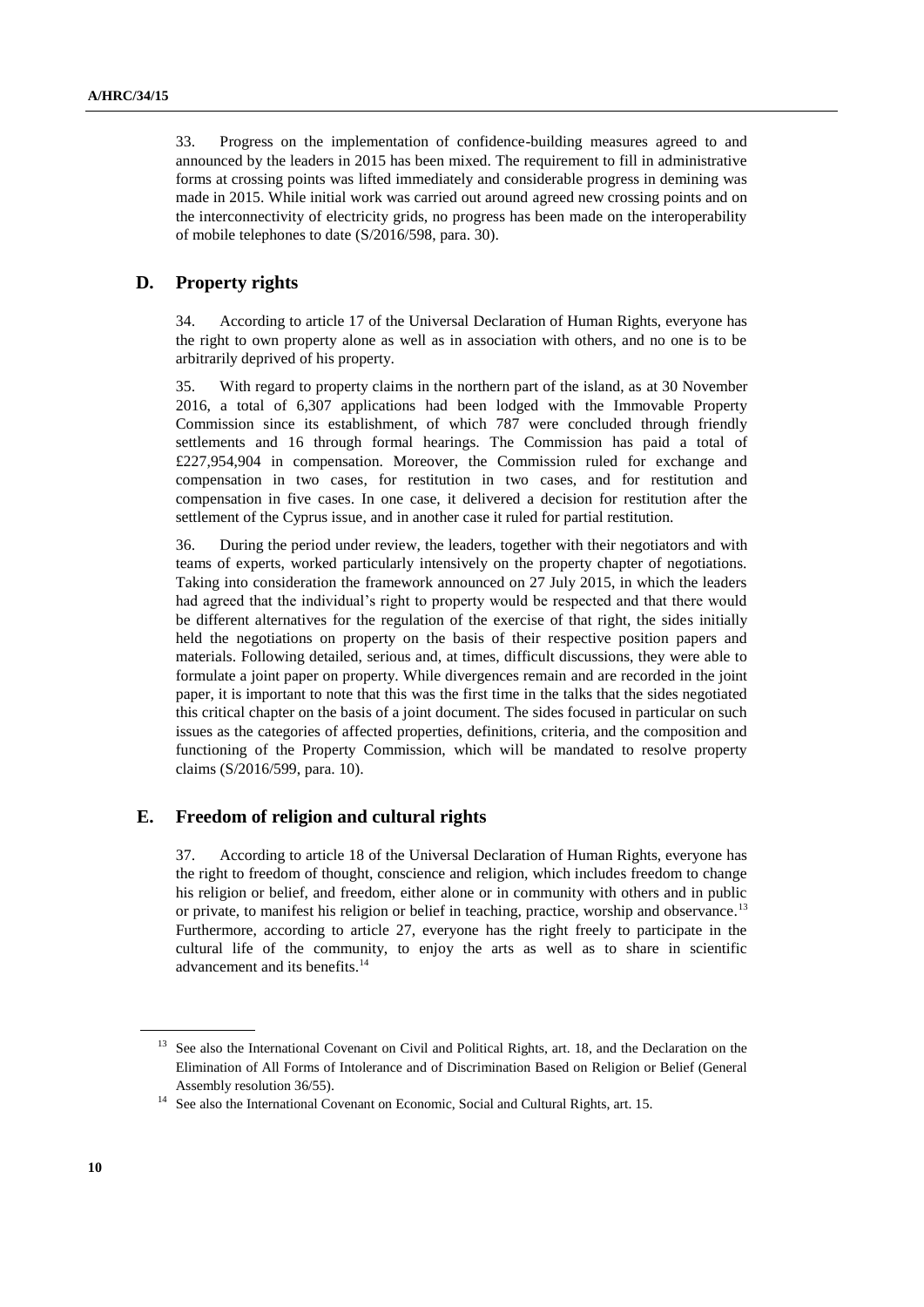38. Religious and commemorative events, in the north for Greek Cypriots and in the south for Turkish Cypriots, permit Cypriots to continue traditional religious practices and, in some cases, provide important opportunities for interaction between members of the communities. In the period from 19 December 2015 to 24 June 2016, UNFICYP facilitated the participation of more than 15,000 persons at some 50 religious services and commemorative events, which were either conducted in the buffer zone or required crossing the buffer zone, including at two newly accessible sites for worship in the north, namely the Maronite Church of St. Anne in Famagusta and the Cypriot Church of St. John the Baptist in Argaki. UNFICYP also facilitated the crossing of nearly 1,000 pilgrims from the north to the Hala Sultan Tekke mosque in Larnaca (S/2016/598, para. 23).

39. The religious leaders of Cyprus continued their dialogue and joint efforts. On 10 February 2016, they reiterated their full support for the negotiations for a settlement of the Cyprus problem in a statement to the press, in which they called for the further easing of restrictions on freedom of religion, including improved access to destroyed or neglected places of worship and cemeteries in need of repair. In March, the religious leaders delivered the first jointly signed letter to the leaders, outlining their expectations in a settlement with regard to the administration of properties belonging to religious institutions (ibid., para. 25).

40. Following the sustained engagement on Cyprus issues by the Special Rapporteur on freedom of religion or belief, the religious leaders made their second joint presentation, to the Human Rights Council at its thirty-first session and at a parallel meeting, hosted by the Permanent Mission of Sweden to the United Nations Office at Geneva, jointly highlighting their cooperative efforts for the realization of freedom of religion or belief across the island.

In May 2016, the Turkish Cypriot authorities proposed policy changes that, if implemented, would lead to a reduction in approvals for religious services in the north of the island. In an effort to ensure continued access to religious sites, the Special Adviser and Special Representative of the Secretary-General intervened in support of access to all religious sites (ibid., para. 24). Issues relating to freedom of worship were also raised by the Special Rapporteur in the field of cultural rights, who visited sites of cultural importance during her mission to Cyprus in 2016 and held meetings with a wide range of interlocutors. While encouraged by the announcement that additional restrictions would not be implemented by the Turkish Cypriot authorities, the Special Rapporteur noted that confusion and uncertainty remained in the way existing arrangements would be interpreted in the future. She encouraged the Turkish Cypriot authorities to revise existing restrictions in the northern part on the accessibility of religious buildings, sites or cemeteries and the holding of religious services to bring them into compliance with international standards protecting the right to freedom of religion and belief and the right to enjoy and access cultural heritage, as recommended by the Special Rapporteur on freedom of religion or belief following his mission to Cyprus in 2012 (see A/HRC/22/51/Add.1).

42. In his thematic report submitted to the Human Rights Council at its thirty-first session, the Special Rapporteur on freedom of religion or belief noted that the enhanced interreligious communication between Christian and Muslim leaders had led to breakthroughs, including the re-opening of churches and mosques that had been inaccessible for decades owing to the protracted conflict on the island. Religious leaders had initiated emergency measures and cleaned up each other's places of worship, thus creating an atmosphere of goodwill and trust. The Special Rapporteur stressed that some interreligious encounters in Cyprus had been open to participation beyond the traditional religious communities, including Evangelicals, Baha'is, Buddhists and others, thus building awareness on the further emergence of religious pluralism (A/HRC/31/18, para. 42).

43. In its concluding observations on the sixth periodic report of Cyprus, the Committee on Economic, Social and Cultural Rights welcomed the establishment of the bicommunal Technical Committee on Cultural Heritage, in charge of the preservation and restoration of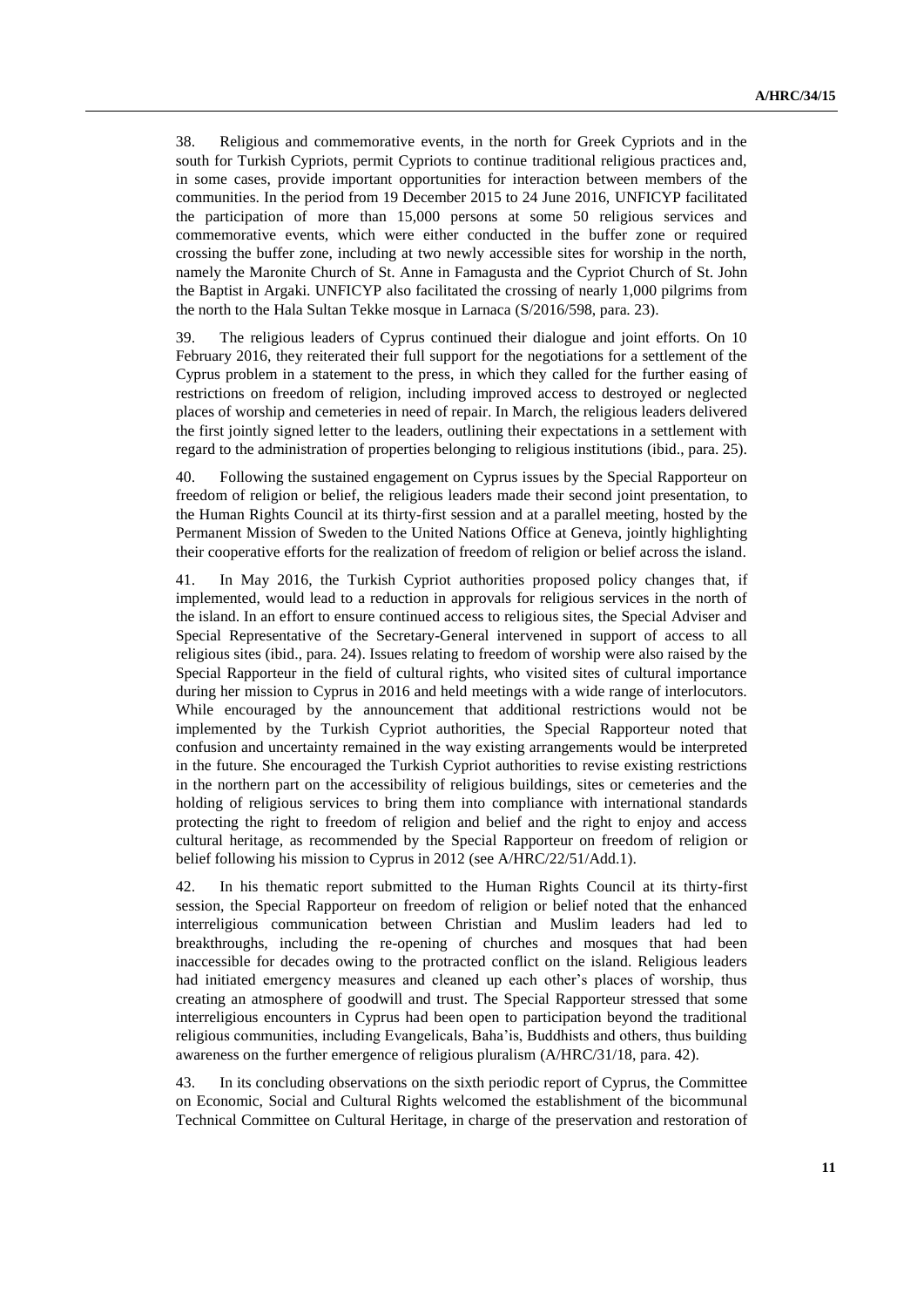cultural heritage sites in both the southern and northern parts of Cyprus. The Committee recommended that Cyprus take all measures necessary and appropriate to restore the damaged cultural heritage sites and artefacts and preserve the remaining ones, including by strengthening the Technical Committee on Cultural Heritage with sufficient resources. It also recommended that the State party take effective measures to ensure that people in Cyprus could freely visit cultural heritage sites in both the southern and northern parts of the island (E/C.12/CYP/CO/6, paras. 43-44). The Dhenia mosque inside the buffer zone suffered extensive damage as a result of an arson attack on 21 February 2016. Both leaders immediately condemned the attack in separate statements. The mosque had previously been vandalized, in January 2013, and had just been restored through the Technical Committee on Cultural Heritage programme in December 2014 with the support of the United Nations Development Programme (UNDP) and funding from the European Union. No arrests were made (S/2016/598, para. 14).

44. UNDP, with strong support from the European Union, continued to work closely with the Technical Committee on Cultural Heritage and the Technical Committee on Crossings. During the period under review, work on three cultural heritage sites in the walled city of Famagusta progressed, while other large projects, such as Agios Panteleimonas and Apostolos Andreas, were expected to be completed by the end of 2016. UNDP also facilitated guided tours to ongoing heritage conservation projects, while the Technical Committee on Cultural Heritage raised awareness of ongoing works through presentations and media appearances. On 15 and 16 April, more than 200 people from both communities participated in an event to mark the International Day for Monuments and Sites (ibid., para. 29). In support of a political settlement, UNDP continued to facilitate the Cyprus dialogue forum, bringing together 94 organizations from both communities, including political parties, businesses and industries, trade unions, non-governmental organizations and civil society organizations to build consensus on essential socioeconomic issues related to a settlement (S/2016/11, para. 31).

#### **F. Freedom of opinion and expression**

45. According to article 19 of the Universal Declaration of Human Rights, everyone has the right to freedom of opinion and expression; this right includes freedom to hold opinions without interference and to seek, receive and impart information and ideas through any media and regardless of frontiers.

46. The Special Rapporteur in the field of cultural rights expressed deep concern to see place names significantly altered in the north, changing the symbolic, historic and cultural landscape, with many Greek Cypriots and Turkish Cypriots both rejecting the use of the new names. At the same time, she expressed concern that the Law on the Procedure for the Standardization of Geographical Names of the Republic, which criminalizes the publication of, inter alia, material containing place names in the Republic that are different from those specified in official documents, appears to be incompatible with the right to freedom of expression and creates obstacles to those wishing to travel in the north and discuss cultural heritage-related issues.<sup>15</sup>

<sup>&</sup>lt;sup>15</sup> See "Preliminary conclusions and observations by the Special Rapporteur in the field of cultural rights" (see footnote 2).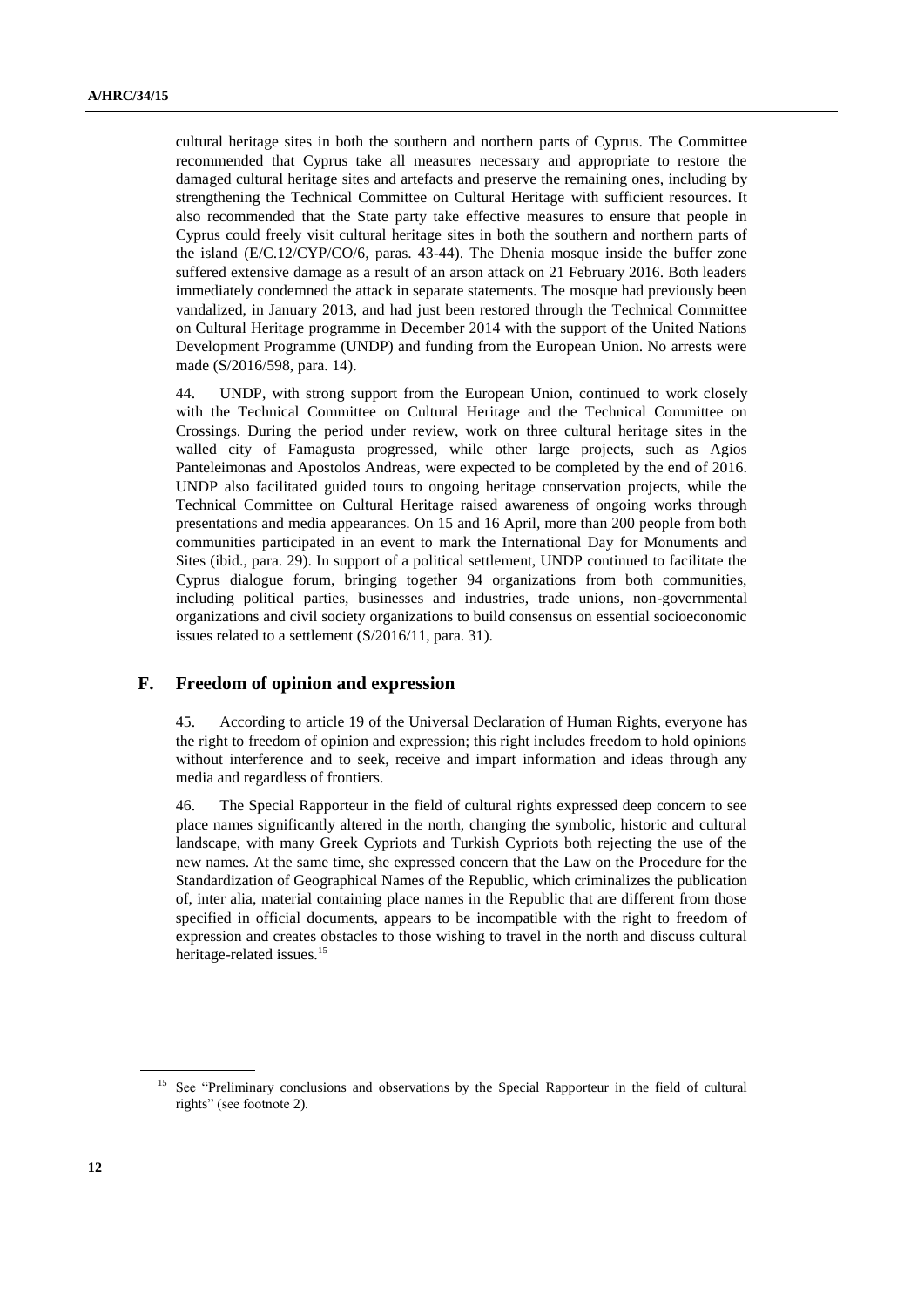### **G. Right to education**

47. According to article 26 of the Universal Declaration of Human Rights, everyone has the right to education; <sup>16</sup> education should be directed to the full development of the human personality and the strengthening of respect for human rights and fundamental freedoms; it should promote understanding, tolerance and friendship among all nations, racial or religious groups, and further the activities of the United Nations for the maintenance of peace. The Declaration also provides that parents have a prior right to choose the kind of education that is given to their children.

48. Universities in the northern part of the island are not recognized by the Republic of Cyprus, and Turkish Cypriot students still face limited access to European Union exchange and educational programmes. Under European Union Council Regulation (EC) No. 389/2006, the European Commission established a scholarship scheme for the Turkish Cypriot community in order to address this lack of mobility. The scheme allows Turkish Cypriot students and professionals to spend up to one academic year abroad at a university or other host institution in the European Union, and has included host institutions on the southern part of the island since 2013. The purpose is both to ensure academic attainment and to bring Turkish Cypriots closer to the culture and values of the European Union. For the 2015-16 academic year, 125 participants were granted scholarships, including undergraduate and graduate students, researchers and professionals. Considerable attention was paid to informing students about opportunities outside the United Kingdom of Great Britain and Northern Ireland, as well as developing an alumni network and monitoring medium-term impact, for example the return rate of students to Cyprus and success in finding employment. 17

49. UNFICYP provided logistical support to and visited the Greek Cypriot primary and secondary schools on the Karpas Peninsula. It noted that the Turkish Cypriot authorities continued to review all textbooks used for teaching in the Rizokarpaso elementary and secondary schools, and had rejected 6 out of 124 textbooks used. There were no developments regarding the establishment of a Turkish language school in Limassol, although Turkish-speaking pupils in the area continued to have access to Turkish language classes at a high school and a primary school (S/2016/598, para. 17).

50. The bicommunal Technical Committee on Education, established in November 2015, has continued to meet and to work on various initiatives, including an open day held on 2 June 2016 to mark the International Children's Day, which brought together more than 100 school children from across the divide and was attended by the leaders. The Committee reviews existing research and good practices in education in Cyprus and abroad, undertakes new relevant research on how education might contribute to peace and reconciliation, works on devising a mutually acceptable mechanism for the implementation of confidencebuilding measures in schools and promotes contact and cooperation between students and educators from the two communities (see S/2016/15, para. 13). It also recommends best policy options and courses of action to allow for the coordination of the two educational systems, thereby contributing to a viable, sustainable and functional bicommunal and bizonal federation.

<sup>&</sup>lt;sup>16</sup> See also the International Covenant on Economic, Social and Cultural Rights, arts. 13 and 14, and the Convention on the Rights of the Child, arts. 28 and 29.

<sup>17</sup> Tenth Annual Report 2015 on the implementation of Community assistance under Council Regulation (EC) No. 389/2006 of 27 February 2006 establishing an instrument of financial support for encouraging the economic development of the Turkish Cypriot community, Brussels, 4 August 2016.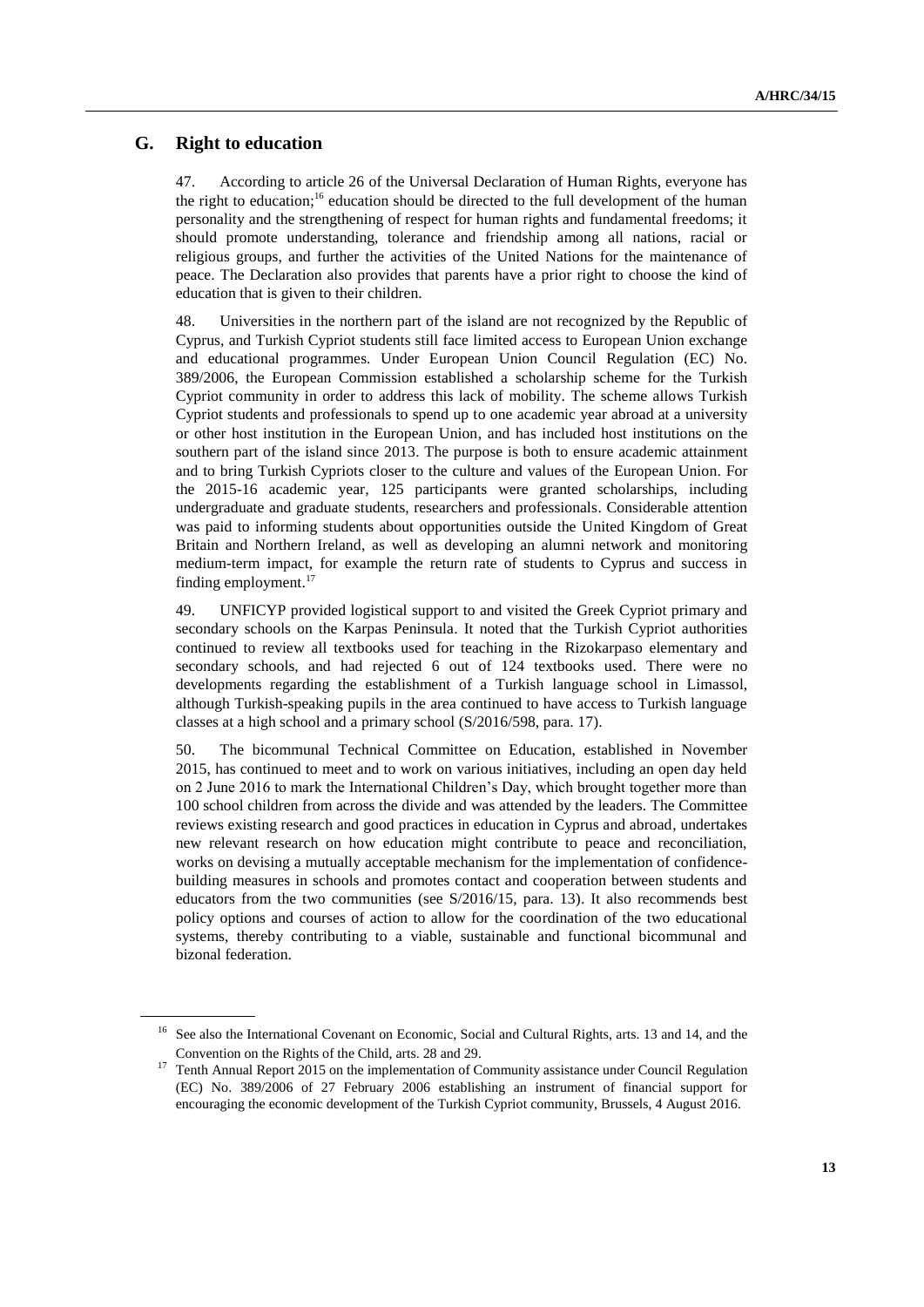### **H. Gender perspective**

51. In its resolution 1325 (2000) on women, peace and security, the Security Council called upon all actors involved, when negotiating and implementing peace agreements, to adopt a gender perspective, including (a) the special needs of women and girls during repatriation and resettlement and for rehabilitation, reintegration and post-conflict reconstruction; (b) measures that support local women's peace initiatives and indigenous processes for conflict resolution, and that involve women in all of the implementation mechanisms of the peace agreements; and (c) measures that ensure the protection of and respect for human rights of women and girls, particularly as they relate to the Constitution, the electoral system, the police and the judiciary.

52. With regard to Cyprus, the Security Council reiterated, in its resolutions 2263 (2016) and 2300 (2016), that the active participation of civil society groups, including women's groups, was essential to the political process and could contribute to making any future settlement sustainable. It also recalled that women played a critically important role in peace processes, and welcomed all efforts to promote bicommunal contacts and events, including by all United Nations bodies on the island. It also welcomed the efforts of UNFICYP to implement the Secretary-General's zero tolerance policy on sexual exploitation and abuse and to ensure full compliance of its personnel with the United Nations code of conduct. It requested the Secretary-General to continue to take all necessary action in this regard and to keep the Council informed, and urged troopcontributing countries to take appropriate preventive action, including the conduct of predeployment awareness training, and to take disciplinary and other action to ensure full accountability in cases of such conduct involving their personnel.

53. The Committee on Economic, Social and Cultural Rights has expressed concern at the large gender disparity in labour market participation and the large gender pay gap due to vertical and horizontal occupational sex segregation. It also expressed its concern that, despite the increase in the number of women in Parliament, they are still underrepresented at decision-making levels in both the public and private sectors. Regretting the insufficient information on women's representation at decision-making levels in the public sector, including the executive and the judiciary, and in the private sector, the Committee recommended that Cyprus take all measures necessary to (a) increase the level of participation of women in the labour market; (b) increase women's representation in decision-making positions in the public sector, and encourage greater representation of women in senior positions in the private sector; (c) close the pay gap between men and women, including by strengthening the enforcement of the Law on Equal Pay for Men and Women for Equal Work or Work of Equal Value (Amendment) of 2014; and (d) ensure the full implementation of the measures outlined in the National Action Plan on Gender Equality 2014-2017 (E/C.12/CYP/CO/6, paras. 17-18).

54. On 3 and 4 November 2016, the Cyprus Women's Lobby and World Vision International held a conference attended by the Special Representative of the Secretary-General and at which civil society, the Government and the international community discussed the role of women in the peace and security agenda, including within the Cyprus context, and also touched on issues of relevance to the future solution of the Cypriot question, education and human security.

55. In his most recent report on his mission of good offices in Cyprus, the Secretary-General reported that the bicommunal Technical Committee on Gender Equality, established by the leaders in May 2015, had met on various occasions and was involved in a series of events organized to raise awareness of the importance of the involvement of women in the peace process, on the basis of Security Council resolution 1325 (2000) (S/2016/15, para. 13). He was encouraged by the concrete steps taken to foster the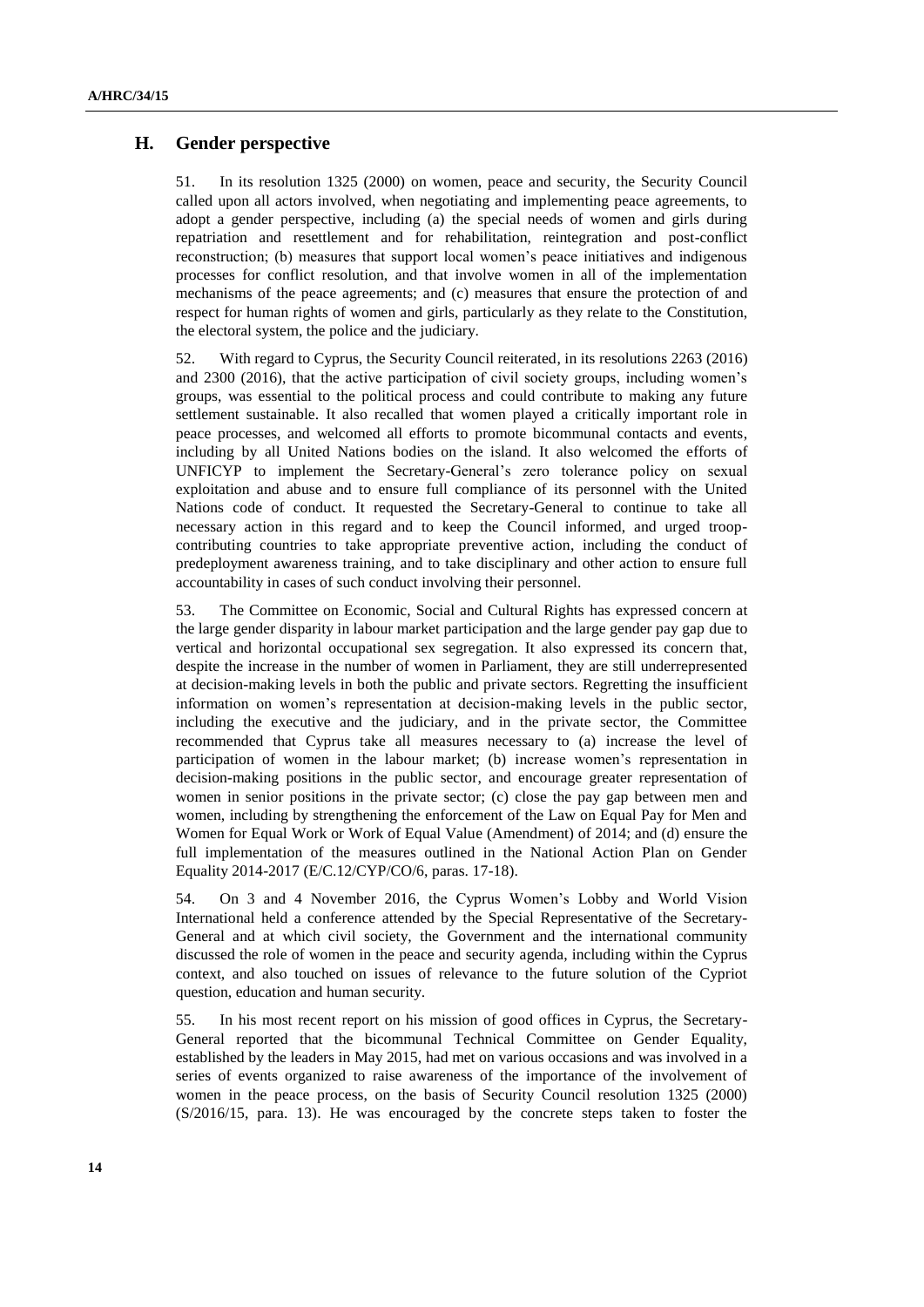participation of women in the negotiations. Notably, in addition to the establishment of the Committee, both sides had increased the number of women directly involved in the talks, either as members of the negotiating teams or as members of the working groups of experts, often in leading positions. Those steps were testimony to the increasing awareness, in the context of the Cyprus peace process, of the importance of ensuring a greater gender perspective in the talks (ibid., para. 22).

56. UNFICYP, the Secretary-General's mission of good offices and UNDP worked closely with the Technical Committee on Gender Equality during the period under review. As part of an ongoing series of gender-related panel discussions, the Committee hosted a panel discussion on how women made peacebuilding better on 10 March 2016 to mark International Women's Day, with the facilitation of UNFICYP and the Secretary-General's mission of good offices. The Committee also met with the Regional Director for Europe and Central Asia of the United Nations Entity for Gender Equality and the Empowerment of Women during her visit to Cyprus on 5 and 6 May 2016. The Regional Director encouraged women to participate actively in politics, peacebuilding and governance, and voiced her support for bicommunal cooperation on the preparation of an action plan for the implementation of Security Council resolution 1325 (2000) (S/2016/598, para. 28).

### **IV. Conclusions**

57. **During the period under review, there were several positive developments with regard to the promotion and protection of human rights in Cyprus. They included progress in the search for and identification of the remains of missing persons; an encouraging level of interreligious communication and cooperation; the completion of several conservation works of cultural heritage sites on the whole island; and the ongoing work of the bicommunal committees on gender equality, on cultural heritage and on education.**

58. **While there was some positive progress on demining the remaining minefields, both sides have been encouraged to advance a more comprehensive approach to demining within and outside the buffer zone. The continued danger posed by minefields to the right to life illustrates the human rights implications of the protracted conflict in Cyprus. The persistent division of the island still hinders the full enjoyment of all human rights and fundamental freedoms, including with regard to the question of missing persons, the principle of non-discrimination, freedom of movement, property rights, freedom of religion and cultural rights, freedom of opinion and expression, and the right to education.**

59. **Given the positive momentum surrounding the resumption of the talks and the commitment expressed by the leaders to work tirelessly to reach a comprehensive settlement of the question of Cyprus as soon as possible, it is hoped that those efforts will ultimately open avenues to improve the situation of human rights on the whole island. Addressing underlying and persisting human rights issues and concerns should underpin the political dialogue aimed at achieving a comprehensive settlement. Ensuring adequate women's participation and the consideration of gender-related issues in these discussions is essential.**

60. **A continuing strong, impartial and in-country human rights capacity will ensure that emerging issues from all communities are acknowledged and rapidly addressed. Further visits by special procedure mandate holders are encouraged, including on minority issues, the human rights of internally displaced persons, enforced or involuntary disappearances, and the right to education. It is also imperative that OHCHR and other relevant actors have access to the whole island and**